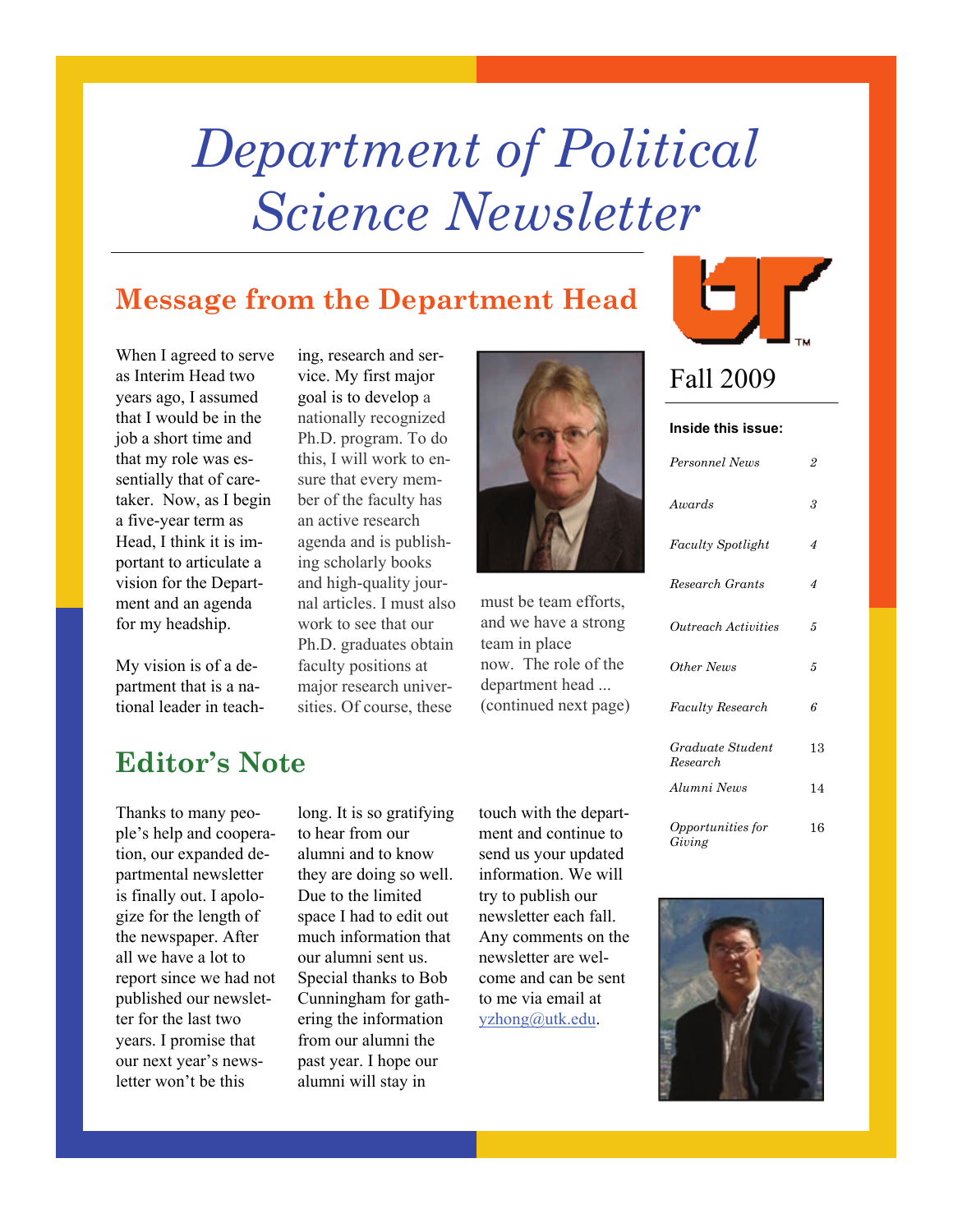# Message from the Head continued

is to provide leadership, encouragement, and material support when possible.

My second major goal is to offer the very best undergraduate program possible—one that rivals what students can get at the best liberal arts colleges. We have a fine coterie of undergraduate instructor and our undergraduate courses are very well regarded on the campus. I want to further enrich the undergraduate program by having more extracurricular activities and by building a sense of community among our undergraduate students.

Faculty, students and alumni all have a role to play in strengthening our programs, which brings me to my third major goal—reconnecting with our alumni and friends. We have been working to improve our departmental web site ([http://](https://tmail.utk.edu/exchweb/bin/redir.asp?URL=http://web.utk.edu/~polisci/default.html) [web.utk.edu/~polisci/default.html](https://tmail.utk.edu/exchweb/bin/redir.asp?URL=http://web.utk.edu/~polisci/default.html)) and would invite suggestions on how we can make it even better.

Thanks to the assistance of Associate head Yang Zhong, we have also reinstituted our newsletter, and would love to receive information (and photos) from our friends and alumni that we can post there.

As everyone knows, the University of Tennessee is experiencing tough fiscal times, and my biggest challenge as Head will be to maintain support for our various programs and activities. Asking our alumni and friends to help is one way to deal with our fiscal challenges. For more information on existing departmental funds or other opportunities to assist or get involved with the Department, or if I can ever be of assistance to you, please do not hesitate to contact me.

Best Wishes, John M. Scheb II

# **Personnel News**

Dr. John M. Scheb, a member of the Political Science faculty since 1982, has been named Department Head by Dean Bruce Bursten effective August 1, 2009. Dr. Scheb has been serving as Interim Head since July of 2007. Scheb's goals include raising the national visibility of the PhD program, developing resources through enhanced private giving, and reaching out to alumni and friends in the community.

Dr. Yang Zhong, a member of the Political Science faculty since 1991, has been appointed as Associate Head of Department of Political Science effective on September 29, 2009.

Dr. Bob Cunningham, a member of the Political Science faculty since 1972, retired effective May 31, 2009. Bob has been named Professor Emeritus by the University and will continue to teach in the Political Science Department on a part-time basis. A retire-



ment party was held in Bob's honor on Thursday, November 5, 2009.

Dr. David Houston, a member of the UT faculty since 1991, has been promoted to the rank of Professor effective August 1, 2009. Congratulations to Dr. Houston!

Dr Li Jing from China's Jilin

University is a visiting scholar at the department for academic year 2009-2010. Professor Li's main research interest is concerned with ethical issues in public administration. Dr. Li is working in collaboration with Dr. Yang Zhong on a public opinion survey among Chinese bureaucrats.

The Department has hired Cary Nailling (who got his Ph.D. from the University of Mississippi) to teach undergraduate courses in comparative politics and international relations.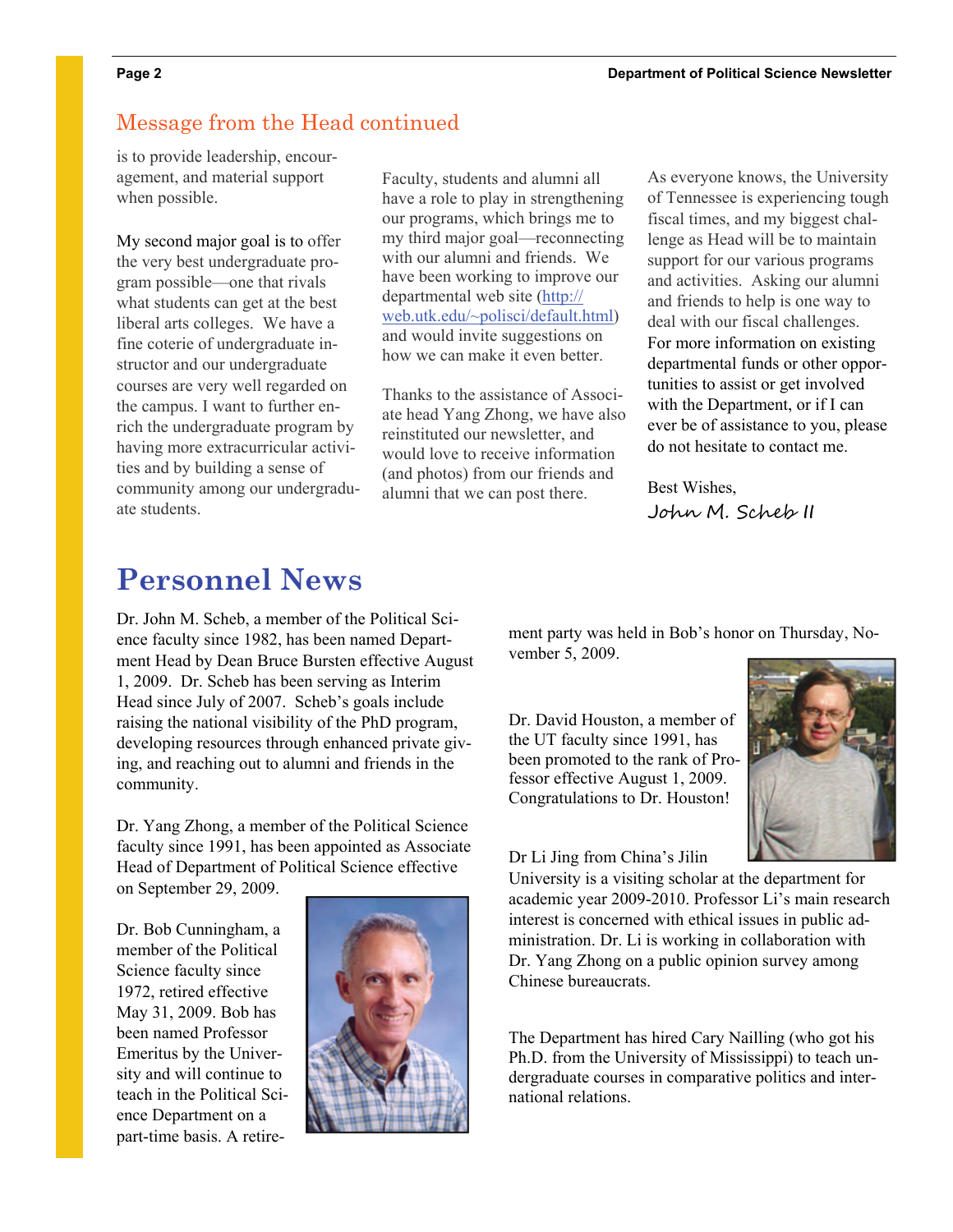# Faculty Awards

Amy Atchison and Professor Ian Down's paper "Cabinet Representation and Maternity Leave Entitlement" won the Marian Irish Award for best paper on Women in Politics presented at the Southern Political Science Association, January 2009, to be awarded at the 2010 annual meeting of the Southern

Political Science Association, Atlanta, GA.

Professor Nathan Kelly was QUEST Scholar of the Week, highlighting the work of a faculty member at the University of Tennessee who is doing outstanding work regardless of the



# Graduate Student Awards

field, May 8, 2009. He also won a teaching award: Professor of the Year" (2008-2009), by our department Graduate Student Association.

Professor Yang Zhong was named a University Guest Professor by Sichuan University and a Ziqiang Professor by Shanghai University in spring 2009. Both are honorary titles.

Will Jennings, a lecturer in the department, was named a "University Teacher of the Semester" for the Fall of 2009 by the UT Pan-Hellenic Council.

Hemant Sharma is the first recipient of the Otis H. Stephens, Jr. Fellowship. The Fellowship, established by alumnus Jay Young, recognizes excellence in the study of public law, courts and judicial processes. Sharma's dissertation, "The Sword, the Purse and the Gavel: Institutional Influences on the Behavior of Supreme Court Justices," was completed during the summer of 2009.



Costel Calin received the David Mock Award for Outstanding Performance by a Graduate Teaching Associate.

Matthew Gross received the John Shanks Award for Outstanding Achievement in the Field of American Politics.

Rebecca Falls received the Lee S. Greene Award for Outstanding Performance in the Field of Public Administration.

Amy Atchison received the Award for Best Conference Paper by a Graduate Student.

# Undergraduate Student Awards

The following awards and scholarships were given to undergraduate students at the Political Science Awards Banquet in April 2009. *These awards are funded by private donations*.

*Vernon Iredell International Relations Award*  David Derdzinski

*Arnett A. Elliott Award*  Tommy Joe Norton

*Ruth Stephens Scholarship*  George Barnes II Aneel Bhimani David Lepard

*Ruth Stephens International Relations Award*  Brandon Hensley Justin Tillson

*James O. & Minnie Elliot Scholarship*  Sasha Qualkenbush John Baugh David Hatten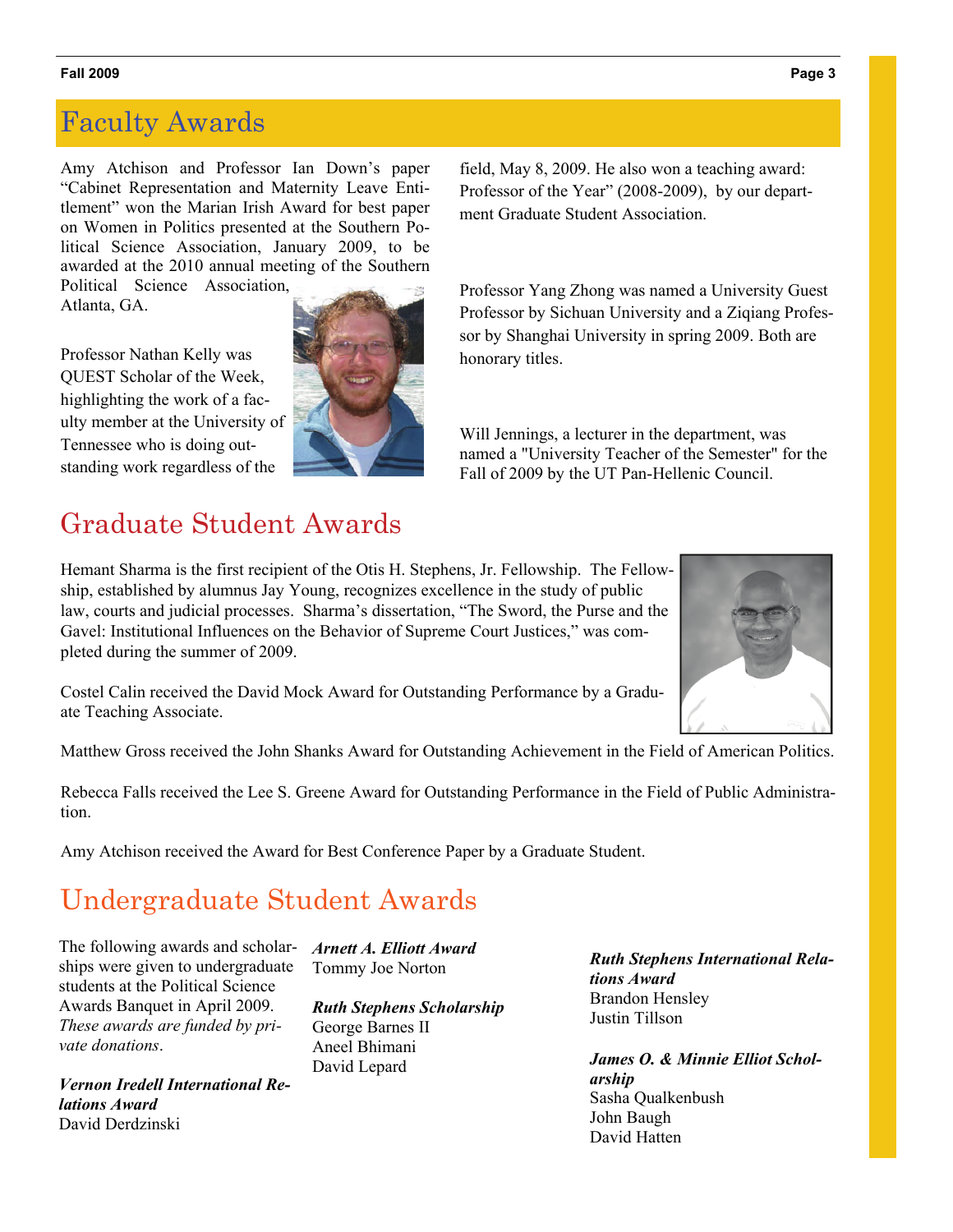# **Faculty Spotlight**

Dr. Tony Nownes, who was promoted to the rank of Professor in 2008, serves as the Department's



Director of Undergraduate Studies and Advising Coordinator. He also supervises the Honors Program. Dr. Nownes spends one afternoon a week working with students at the Arts and Sciences Advising Center, for which he was recently given an advising award by the College. This year, Dr. Nownes was recognized as Teacher of the Year by Kappa Delta. Tony is also an outstanding scholar and recently published a book with the Cambridge University Press.

William T. "Ted" Brown is a lecturer who teaches courses in constitutional law and "Law in American Society." Mr. Brown holds a B.A. in History from UTK and a law degree from Vanderbilt. He came back to UTK from Atlanta, where he had a thriving legal career. His courses are among the most popular in the De-



partment. Here is what one undergraduate student had to say about Mr. Brown in an email:

"Ted Brown is just one of those teachers that students will never forget and one who rarely forgets his students. I know that it is cliché to say that someone goes above and beyond but Mr. Brown really exemplifies this statement. Having given up a professional career practicing law to return to Knoxville and teach, Mr. Brown has taught, counseled, and inspired hundreds of students including myself. I know that personally when I have gone to meet with Mr. Brown in his office we have discussed everything from the LSAT and law school to student government and my fraternity. Mr. Brown ultimately agreed to serve as the faculty advisor to my fraternity, just another way that he has gone above and beyond in serving students. Mr. Brown has impacted my life and I think that the Political Science department is lucky to have such a caring and compassionate faculty member."

# **Research Grants by Faculty Members**

Professor Jana Morgan has received a Chancel-

lor's Research Grant to further her

research in Latin American politics. During the fall of 2009 Dr. Morgan will be on a reduced teaching load so that she can focus more of her time and energy on her research on "Party System Stability and Democracy."



Professor Brandon Prins received a funding of \$20,000 from Oak Ridge National Laboratory for his project "Arms, Arms Control, and Nuclear Proliferation" in fall 2009. He also received \$25,000 fund the

Nuclear Security Science and Analysis Graduate Certificate Program from UT Battelle in summer 2009.

Professor Bruce Tonn is the Project Manager of an \$8.5 million U.S. DOE "National Evaluation of Weatherization Assistance Program" that started on July  $1<sup>st</sup>$ , 2009. The purpose of this program is to improve the energy-



efficiency of low-income households. Tonn's project will estimate energy savings and other benefits (e.g., improved occupant health) attributable to the program.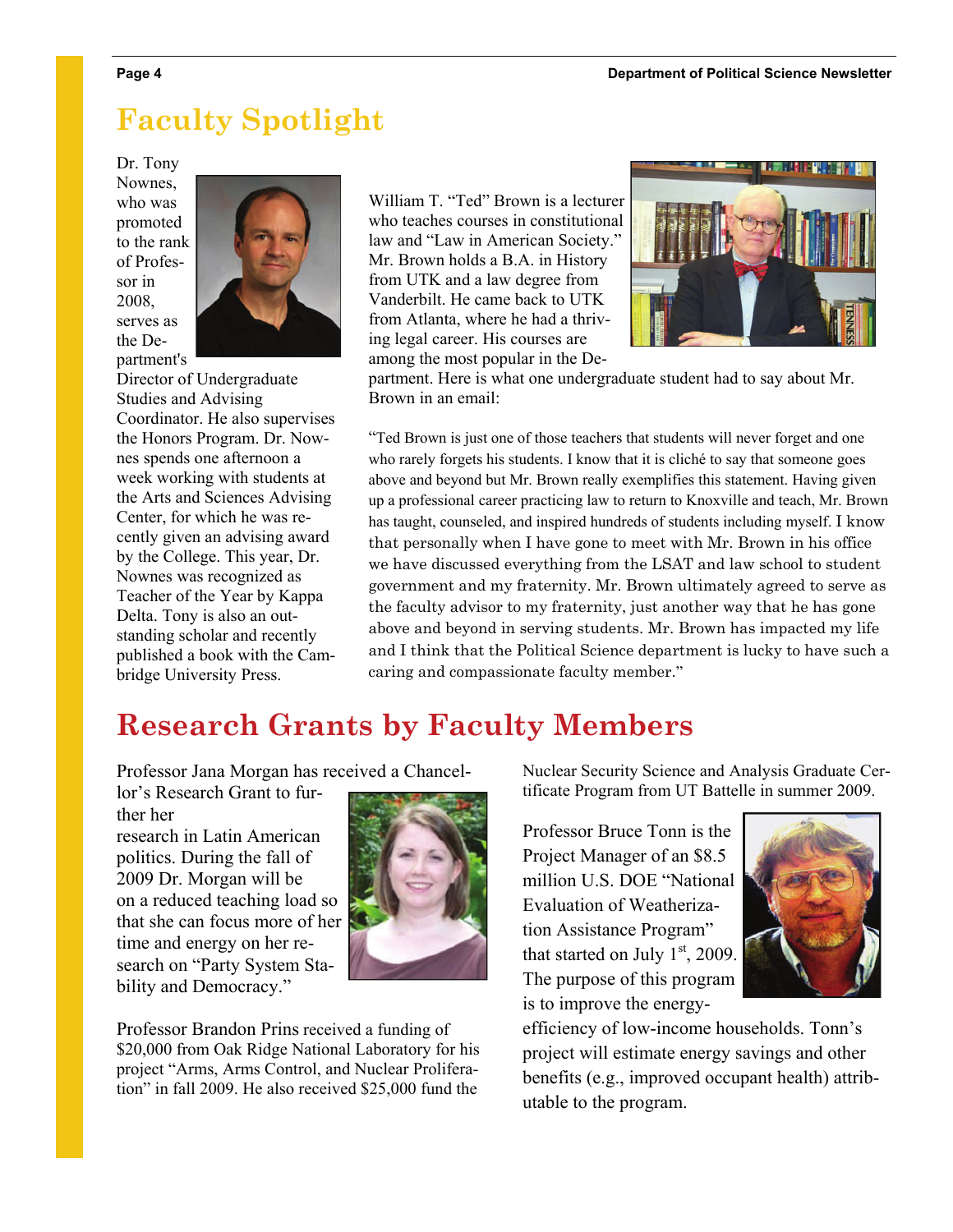# **Faculty Professional Outreach Activities**

Professor Nathan Kelly was an invited speaker at West Knox Rotary Club (September, 2008); at Torch Club International, Knoxville (January, 2009); and All Souls Church, Knoxville (March, 2009).

Professor Jana Morgan gave a talk on contemporary Latin American politics, at Downtown Knoxville Civitan Club (December 2008) and another talk on the causes and consequences of party system collapse in Latin America at Torch Club International, Knoxville Chapter (April 2009).

# **Other News**

# **Planning Students Travel to China**

Professor Bruce Tonn, Professor Yang Zhong and Dr. Tim Ezzell led a UT study group to China from Oct. 8-21, 2009. The group included nine graduate planning students and one MPA student enrolled in the Department's sustainable communities and economic development course. The purposes of the trip were for the students to fact-find ways for three rural, economically disadvantaged counties in East Tennessee – Cocke, Hancock, and Monroe Counties – to develop sustainable economic ties with China and to



learn about urban planning in China. The group visited four cities: Beijing, Shanghai, Hangzhou, and Suzhou, whose total population is close to 50 million. Highlights from the trip included a visit to the U.S. Embassy in Beijing to discuss trade issues, meeting a high ranking official from the City of Shanghai to

Professor Prins was invited to speak at the Annual Research Symposium, College of Communication and Information, University of Tennessee (February 27, 2009).

Professor Yang Zhong gave a talk on the rise of China and U.S.-China relations to Knoxville's Smart Club (April 2009). He also presented his research findings on political culture in rural China in an invited talk at the University of Utah in March 2009.



discuss import/export issues, touring a Taiwanese owned steel plant in Shanghai, touring an 'American' high-tech industrial park in Suzhou, and visiting three impressive urban planning exhibitions in Beijing, Shanghai and Hangzhou. The students came away with many insights relative to trade with China, the immense challenges associated with urban planning in cities like Shanghai, and numerous stories to share with their children and grandchildren!

As part of the exchange agreement, a dozen Shanghai University MBA students will visit UTK between November 11-18. They will work with our planning students on economic development of the three distressed counties, visiting local businesses and attractions.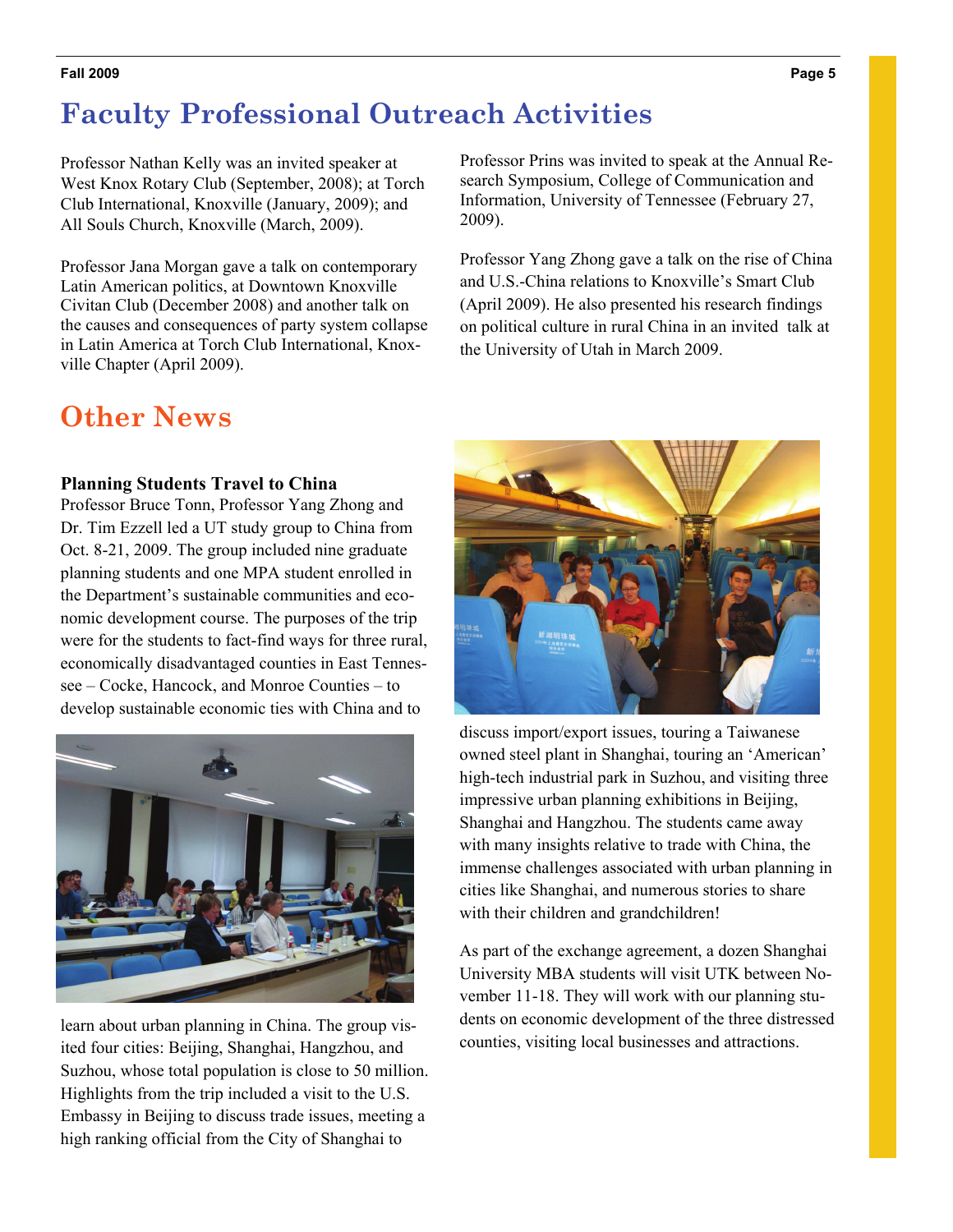### **Page 6 Department of Political Science Newsletter**

# **Other News continued**

# **Department Award Banquet**

On April 16, 2009, the Political Science Department held its annual awards banquet in the Hermitage Room of the University Center. The guest speaker was Madeline Rogero, Director of Community Development for the City of Knoxville and an alumnus of UT. A number of awards for graduate and undergraduate students were given during the banquet.

# **Dr. Fitzgerald to Chair Session at Conference at Cambridge University**

Dr. Michael R. Fitzgerald is Senior Teaching Fellow at the Howard H. Baker, Jr. Center for Public Policy. His duties include coordinating the Center's many educational programs and initiatives. Dr. Fitzgerald will chair the opening session of a conference entitled *The Cold War and its Legacy* to be held at



Churchill College, Cambridge University, U.K., in November.

## 2009. The conference is co-sponsored by the Baker Center and the Churchill Archives at Cambridge.

# **Dr. Yang Zhong Continues to Work on UT's China Initiative**

Professor Yang Zhong led a group of UT students on a trip to China in June of 2009. During the 2009-10 academic year, Professor Zhong will continue to work on UT's China Initiative, forging links between UTK with academic institutions in China.

# **Speakers Series on Careers in Public Service**

During the fall semester of 2009, the Department of Political Science, in conjunction with the Howard H. Baker, Jr. Center for Public Policy, presented a series of talks on careers in public service. The series featured a variety of speakers, including many UT alumni, who talked about their careers in government, politics, and the not-for-profit sector. The talks were given on Fridays during fall semester at the Baker Center. The series was supported by the *Jeffrey and Deborah Chapman Career Exploration Fund.*

# Faculty Publications and Conference Participation (2008-2009)

# **Dr. David Brule**

"Diverting the Legislature: Executive-Legislative Relations, the Economy, and U.S. Dispute Initiation," (with Wonjae Hwang). *International Studies Quarterly.* Forthcoming.

"Foreign Policy Decision Making: Evolution, Models, and Methods," (with Alex Mintz). *The International Studies Compendium Project*, edited by Robert A. Denemark. Sage Publications. Forthcoming.

"The Contribution of Poliheuristic Theory to Foreign Policy Analysis," (with Steven Redd and Alex Mintz). *The International Studies Compendium Project*, edited by Robert A. Denemark. Sage Publications. Forthcoming.

"Democratic Diversions: Government Arrangements, the Economy, and Dispute Initiation," (with Laron Williams). *Journal of Peace Research.* 

 "Methodological Issues in Studying Suicide Terrorism," (with Alex Mintz). *Political Psychology*, Vo. 30, No. 3 (2009).

"Opportunities and Presidential Uses of Force: A Selection Model of Crisis Decision-Making," (with Bryan Marshall and Brandon Prins). Paper presented at the Annual meeting of the International Studies Association Meeting, New York, NY, February 2009.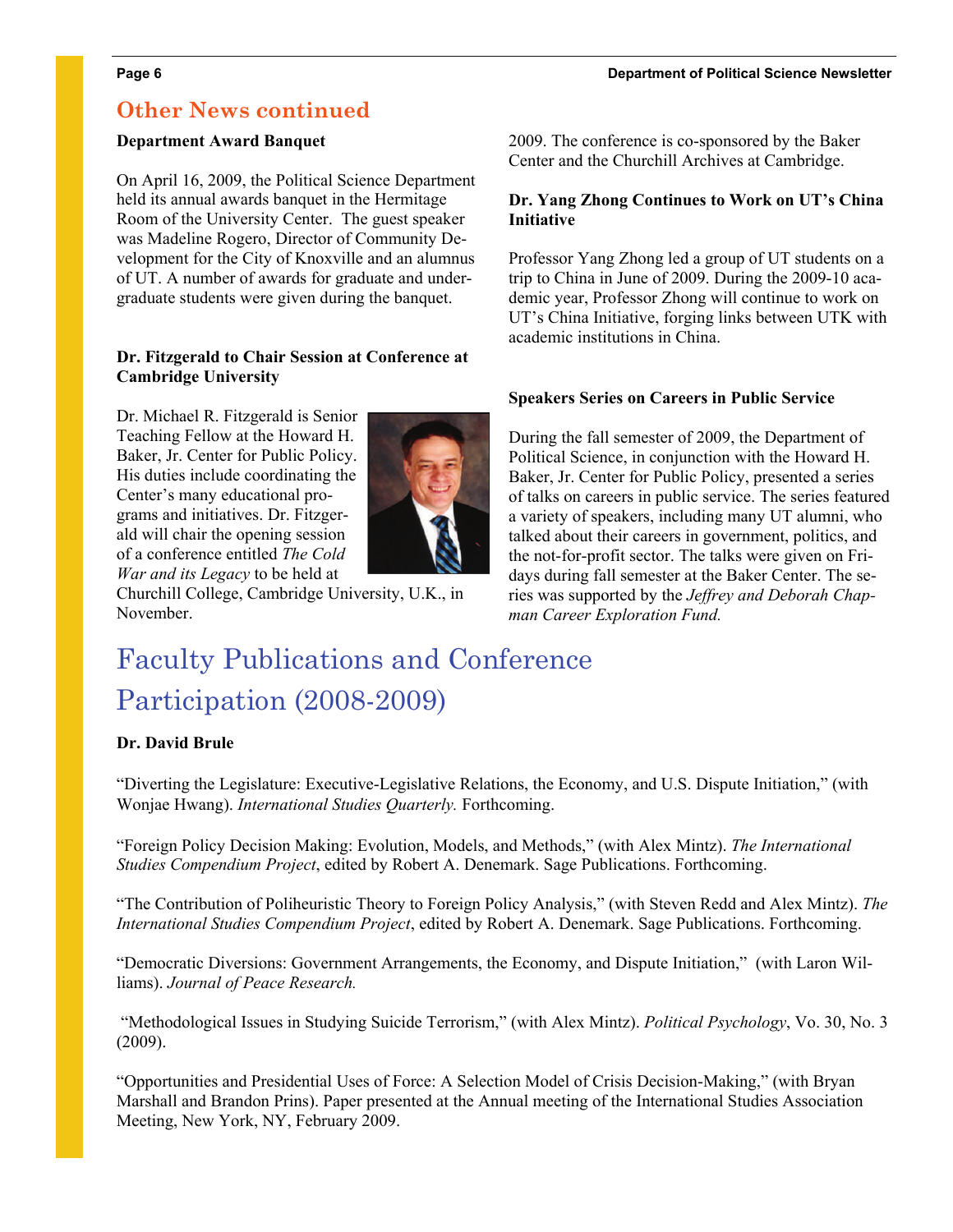# Faculty Publications and Conference Participation continued

"Poliheuristic Theory and Crisis Perception." Paper Presented at the Annual meeting of the International Studies Association Meeting, New York, NY, February 2009.

Conference panel discussant on Political Psychology and Social Theory. International Studies Association annual meeting, 2009, New York.

The Poliheuristic Theory of Decision-making. International Studies Association annual meeting, March 26-29, 2008, San Francisco.

# **Dr. Ian Down**

"Opinion Polarization and Inter-Party Competition on Europe," (with Carole J. Wilson). *European Union Politics*, Volume 11, Issue 1. Forthcoming.

"Holding out on the EU Constitution: Britain's Divided Parties." *Politics and Policy*, Volume 38, Issue 2. Forthcoming.

"The Trouble with EU Treaty Referenda in Ireland: Parties, the Public and Persuasion," (with Carole J. Wilson). *Politics and Policy*, Volume 38, Issue 2. Forthcoming.

"Women Cabinet Ministers and Female-Friendly Social Policy," (with Amy Atchison). *Poverty and Public Policy*, Volume 1, Issue (2009).

"Opinion Polarization and Inter-Party Competition on Europe." Paper presented at the 2009 annual meeting of the American Political Science Association, Toronto, Canada.

"No British Referendum: Relief all round?" Paper presented at the 2009 annual meeting of the Southern Political Science Association, New Orleans, LA.

"The Trouble with Referendums: Parties, the Public and Cueing in Ireland," (with Carole J. Wilson). Paper presented at the 2009 annual meeting of the Southern Political Science Association, New Orleans, LA.

"Public Opinion on Europe: Dissensual or Consensual?" (with Carole J. Wilson). Paper presented at the 2008 annual meeting of the American Political Science Association, Boston, MA.

# **Mr. Joseph Ellis**

"The Adoption of the Flat Tax: Economic Ideas in Eastern Europe" *AIC Journal of Business*, Vol. 17 (2008).

Presented a poster on flat tax policies in Slovakia and the Czech Republic at the 2009 APSA meeting in Toronto.

# **Dr. David Folz**

"Adoption and Use of Performance Measures in Medium-Sized Cities," (with Reem Abdelrazek and Yeonsoo Chung). *Public Performance and Management Review,* Vol. 33 (2009)

"Professional Management and Service Levels in Small U.S. Communities," (with Reem Abdelrazek). *American Review of Public Administration*. Vol. 39 (2009).

"The Process and Politics of Reforming County Government: Town-Gown Collaboration in Knox County,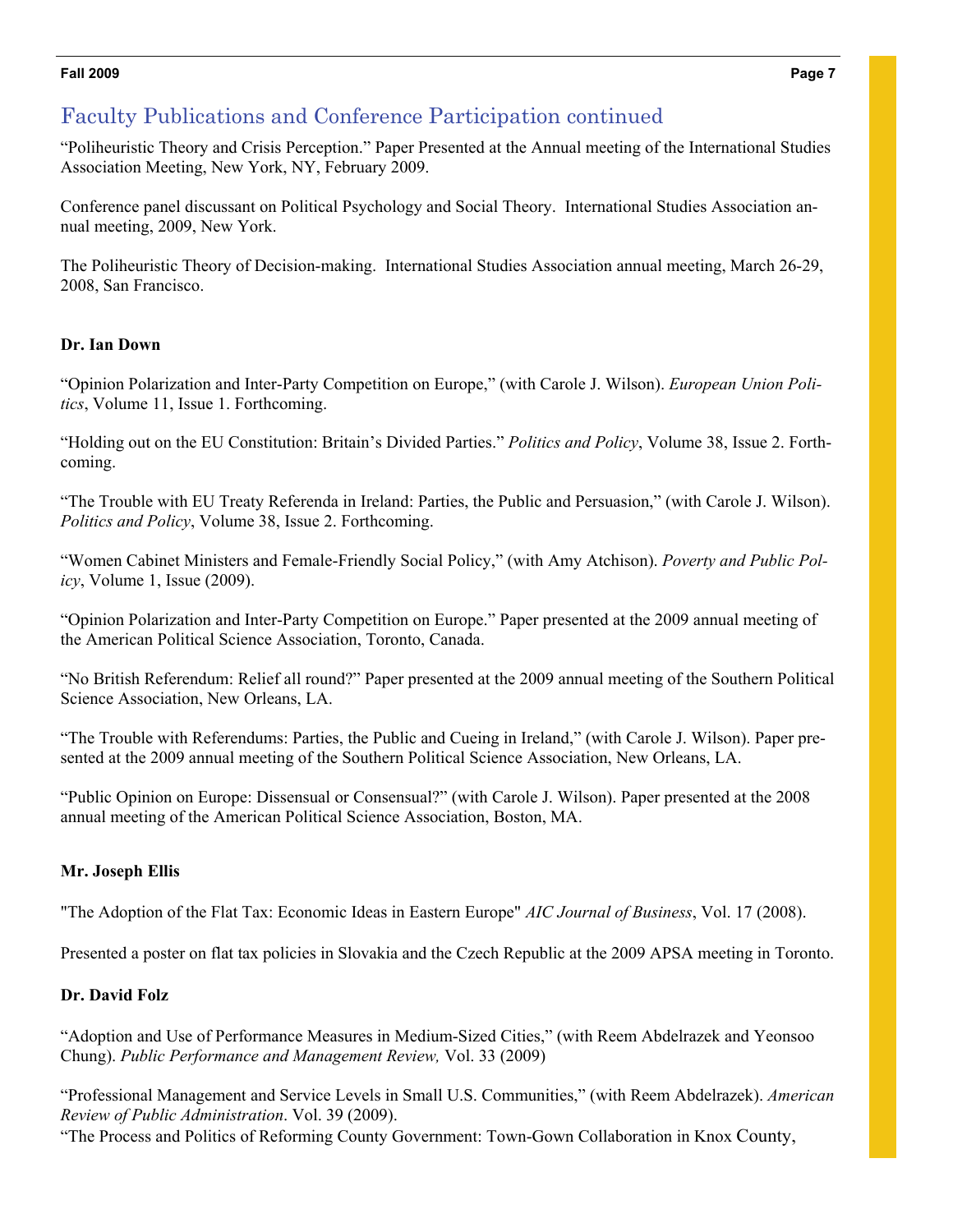# Faculty Publications and Conference Participation continued

Tennessee." Paper presented at the Southeastern Conference for Public Administration, Louisville, KY. Sept. 30 – Oct. 2, 2009.

"The Costs of Curbside Recycling and Solid Waste Collection and Disposal," (with Robert A. Bohm, Thomas Kinnaman, Michael Padlocks). Paper presented at the Western Economic Association International, Pacific Rim Conference, Kyoto, Japan March 24-27, 2009.

# **Dr. Patricia Freeland**

"The Biology Battles: Public Opinion and the Origins of Life" (with David Houston) *Politics and Religion*. Vol. 2 (2009)

"How Naked is the Public Square? Religion, Public Service and Implications for Public Administration" (with David Houston and David Feldman) *Public Administration Review*, Vol. 68, No. 3 (2008).

"Variations in Attitudes Toward the Origin of Life," (with David Houston). Paper presented at the conference on religion and politics, Southern Illinois University, April 2009.

# **Dr. Robert Gorman**

"Critical Conundrums - Logic and Politics in Critical Theory Prior to the Linguistic Turn." *Current Perspectives in Social Theory*, Vol. 25, No.1 (2008).

"The Other Michael Harrington - From Orthodoxy to Dialectics and a Realistic US Radicalism." *Critique*, Vol.35, No.3 (January 2008).

# **Dr. David Houston**

"An Assessment of City-County Consolidation in Nashville/Davidson County" (with Anthony Nownes and Marc Schwerdt), in Suzanne Leland and Kurt Thurmaier, eds., *City-County Consolidation Cases: Promises Made, Promises Kept?* (Washington, DC: Georgetown University Press). Forthcoming.

"The Biology Battles: Public Opinion and the Origins of Life," (with Patricia Freeland). *Politics and Religion*. Vol. 2 (2009)

"How Naked is the Public Square? Religion, Public Service and Implications for Public Administration," (with Patricia Freeland and David Feldman). *Public Administration Review*, Vol. 68, No. 3 (2008).

"Variations in Attitudes Toward the Origin of Life," (with Patricia Freeland). Paper presented at the conference on religion and politics, Southern Illinois University, April 2009.

"Federalism and Safety on America's Highways," (with Lilliard E. Richardson). *Publius: The Journal of Federalism,* Vol. 39, No. 1 (2009).

"Motivating Knights or Knaves? Moving beyond Performance-Related Pay for the Public Sector," invited ecommentary for the *Public Administration Review*'s "Theory to Practice" on-line, Vol. 69, No. 1 (2009).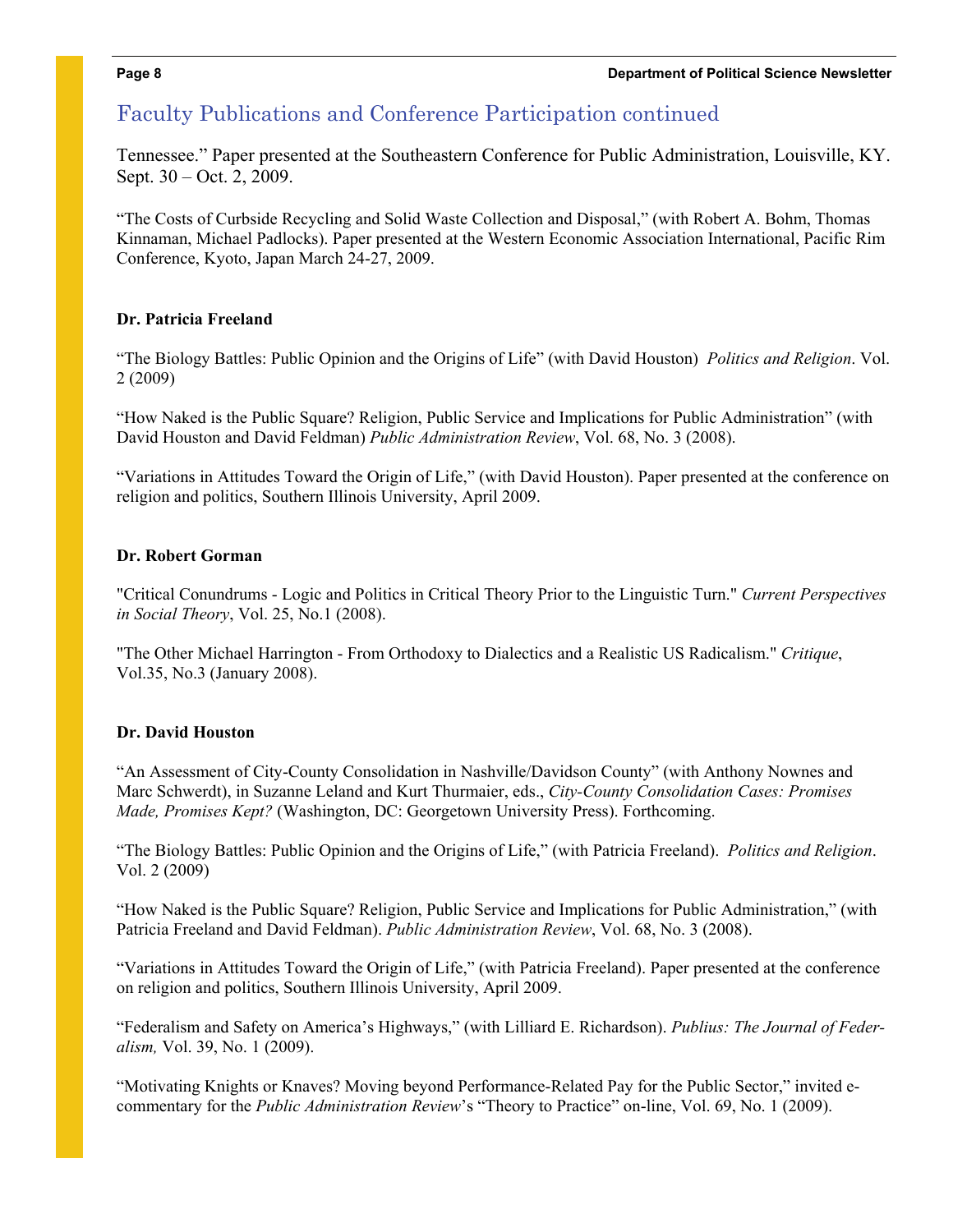# Faculty Publications and Conference Participation continued

# **Dr. Wonjae Hwang**

"Diverting the Legislature: Executive-Legislative Relations, the Economy, and U.S. Dispute Initiation," (with David Brulé). *International Studies Quarterly*. Forthcoming.

"Government and Opposition in Argentine Congress, 1989-2007: Understanding Inter-Party Dynamics Through Roll Call Vote Analysis," (with Mark P. Jones and Juan Pablo Micozzi). *Journal of Politics in Latin America*, Vol. 1 (2009)

"War, Power, and Bargaining," (with William L. Reed, David H. Clark, and Timothy Nordstrom). *Journal of Politics*, Vol. 70, No. 4, (October 2008).

*The Split Population Logit (SPoplogit) Model: Stata command files*, (with Andreas Beger, Jacqueline H.R. Demeritt, and Will H. Moore). (Feb. 2009) (Available online). (<http://myweb.fsu.edu/ab05h/research/splitpop.html>)

"The Split Population Logit (SPoplogit): Modeling Measurement Bias in Binary Data," (with Andreas Beger, Jacqueline H.R. Demeritt, and Will H. Moore). Paper presented at the 67<sup>th</sup> Annual Meeting of the Midwest Political Science Association, Chicago, IL, April 2-5, 2009.

"A Multilevel Analysis of International Politics: Polarity and War." Paper presented at the 50<sup>th</sup> Annual International Studies Association Convention, New York, February 15-18, 2009.

"Capital Market Openness, Economic Growth, and Social Stability." Paper presented at the 50<sup>th</sup> Annual International Studies Association Convention, New York, February 15-18, 2009.

"Power Transition, Preference, and Conflict in East Asia." Paper presented at the Meeting of the Peace Studies, Qufu, China, October 24, 2008.

"Power, Preferences, and Multiple Levels of Conflict." Paper presented at the Annual Meeting of the American Political Science Association, Boston, MA, August 28-31, 2008.

# **Dr. Nathan Kelly**

*The Politics of Income Inequality in the United States* (New York: Cambridge University Press, 2009)

Grant, J. Tobin, and Nathan J. Kelly. 2008. "Legislative Productivity of the U.S. Congress, 1789-2004," (with Tobin J. Grant). *Political Analysis,* Vol. 16, No. (2008).

"Inequality and the Dynamics of Public Opinion: The Self-Reinforcing Link Between Economic Inequality and Mass Preferences" (with Peter Enns). Paper presented at the annual meeting of the Elections, Public Opinion, and Parties section of the Political Studies Association, Glasgow, Scotland, 2009.

"Explaining Legislative Policy Productionsince 1789," (with Tobin Grant). Paper presented at the annual meeting of the American Political Science Association, Toronto, Canada, 2009).

"Legislative and Executive Policy Production since 1789," (with Tobin Grant). Paper presented at the annual meeting of the Midwest Political Science Association, Chicago, IL. 2009.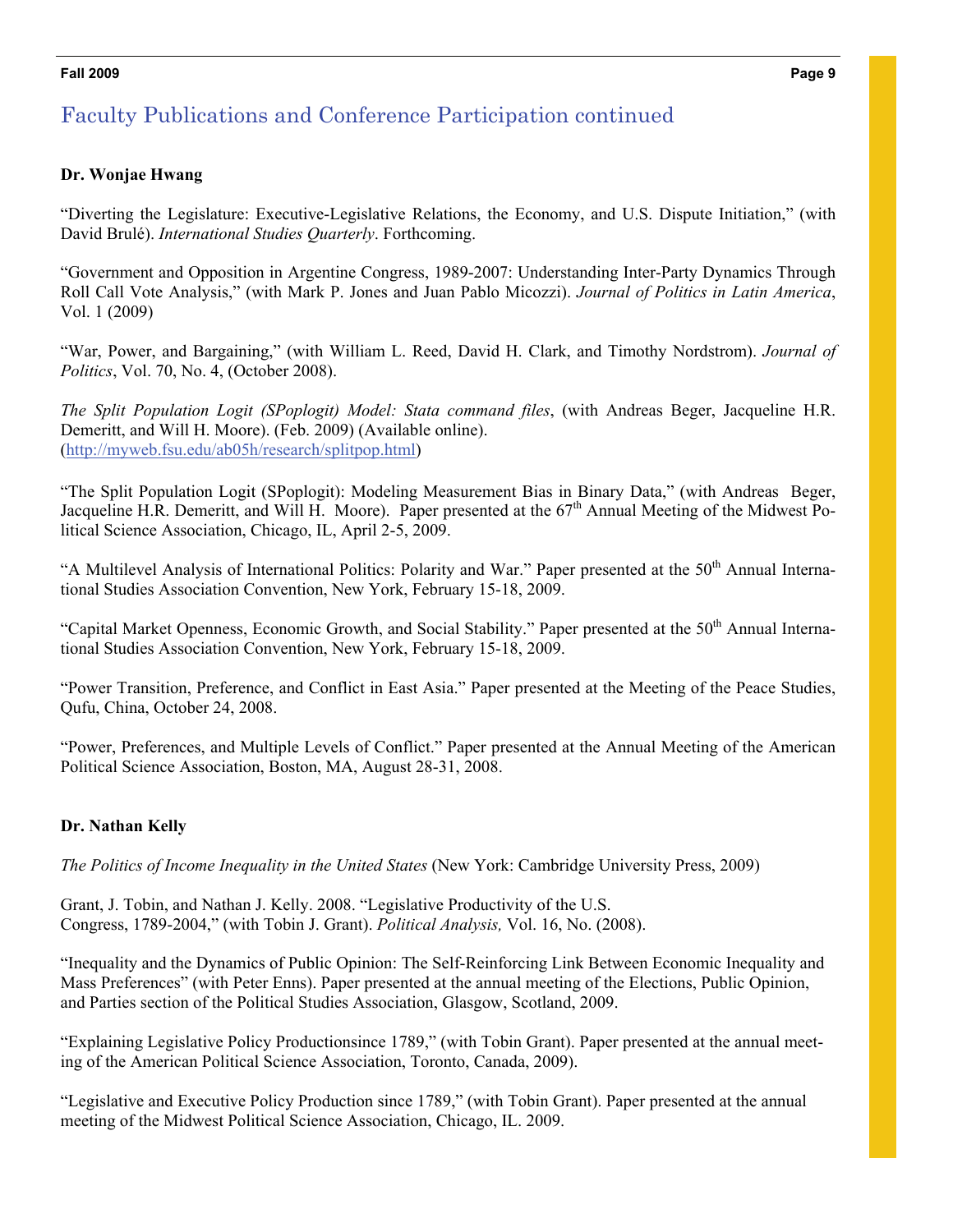# Faculty Publications and Conference Participation continued

"The Dance of Policymaking: Legislative and Executive Policy Production since 1789," (with Tobin Grant). Paper presented at the annual meeting of the American Political Science Association, Boston, MA. 2008.

"The Politics of Income Inequality in the United States." Paper presented at the annual meeting of the American Political Science Association, Boston, MA. 2008.

# **Dr. Jana Morgan**

"Gender Politics in the Dominican Republic: Advances for Women, Ambivalence from Men," (with Rosario Espinal and Jonathan Hartlyn). *Politics and Gender*, Vol. 4 (2008).

"Party System Stability versus Collapse: Crisis, Social Transformation and Interest Incorporation in Latin America," paper presented at the annual meeting of the American Political Science Association, Toronto, Canada, September 3-6, 2009.

Participated in Political Science Research Workshop, University of South Carolina, April 2009.

Participated in the Conference on the Impact of Economic Crisis on Democracy in Latin America (Vanderbilt University and Latin American Public Opinion Project or LAPOP), co-sponsored by Vanderbilt, LAPOP, IADB, and USAID, January 2009.

# **Dr. Anthony Nownes**

"Lobbying in the New Millenium: Evidence of Continuity and Change in Three States," (with Krissy Walker DeAlejandro). *State Politics and Policy Quarterly*. Forthcoming

"An Assessment of City-County Consolidation in Nashville/Davidson County," (with David Houston and Marc Schwerdt) in Suzanne Leland and Kurt Thurmaier, eds., *City-County Consolidation Cases: Promises Made, Promises Kept?* (Washington, DC: Georgetown University Press). Forthcoming.

"Interest Groups," in Zach Gajewski, ed., *Political Encyclopedia of U.S. States and Regions* (New York: MTM Publishing). Forthcoming.

"Governors, Lobbying, and the Legislature: Evidence from a Pilot Study," (with Marc Osborn), in Conor McGrath, ed., *Interest Groups & Lobbying: Volume One - The United States, and Comparative Studies*  (New York: Edward Mellen Press, 2009).

# **Dr. Brandon Prins**

"Interventions and Uses of Force Short of War," in the International Studies Compendium Project, edited by Robert A. Denemark (Sage Publications, 2009).

"Senate Influence or Presidential Unilateralism: An Examination of Treaties and Executive Agreements from Theodore Roosevelt and George W. Bush," (with Bryan Marshall) *Conflict Management and Peace Science*. Vol. 26, No. 2 (2009).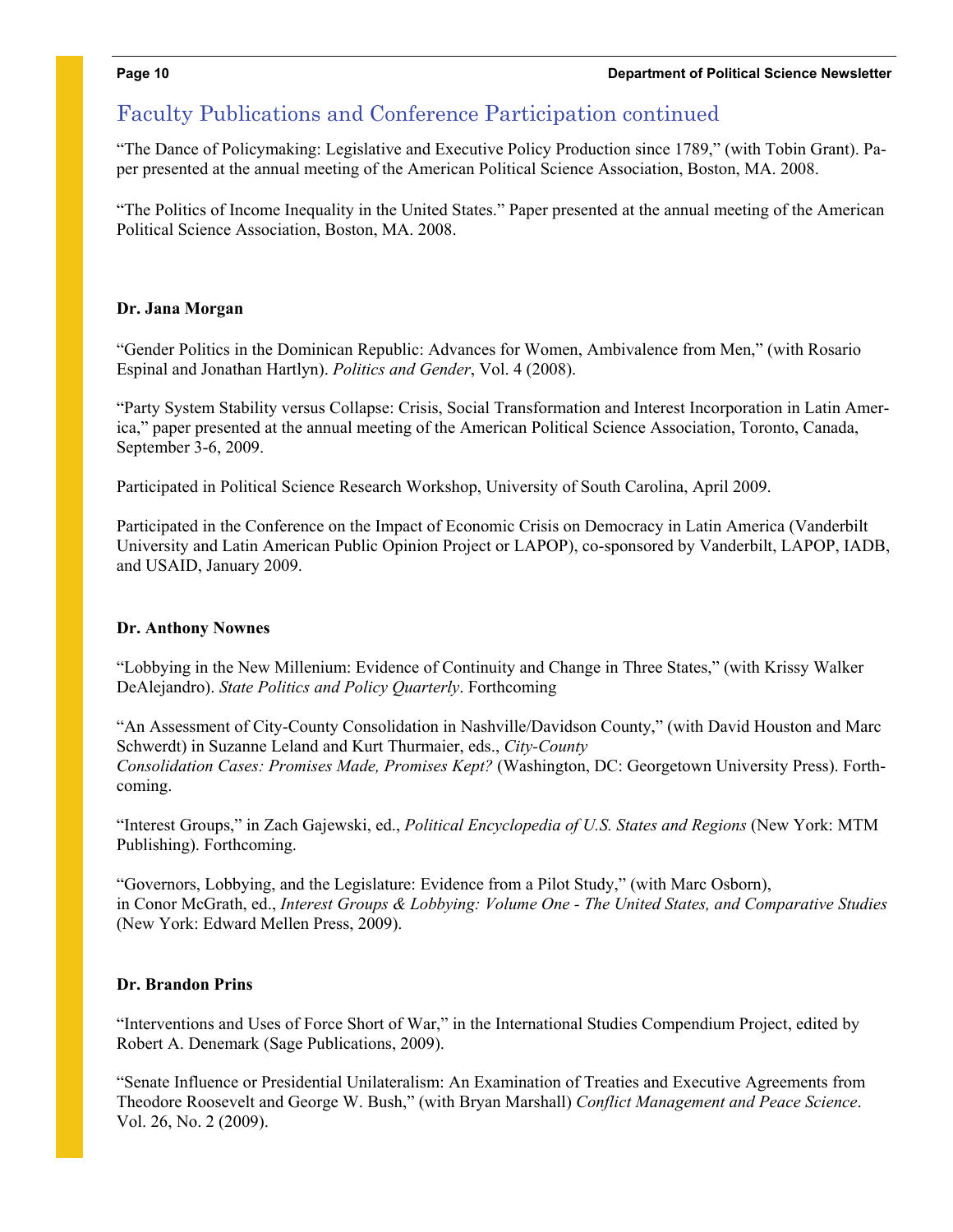# Faculty Publications and Conference Participation continued

"Taming the Leviathan: Examining the Impact of External Threat on State Strength**,**" (with David Lektzian) *Journal of Peace Research*. Vol. 45, No. 5 (2008).

"Committed to Peace: Liberal Institutions and the Termination of Rivalry," (with Ursula Daxecker) *British Journal of Political Science*, Vol. 38, No. 1 (2008).

"Opportunities and Presidential Uses of Force: A Selection Model of Crisis Decision-Making," (with David Brule and Bryan Marshall). Paper presented at the annual meeting of the International Studies Association Meeting, New York, NY, February 2009.

"Issue Indivisibility and Escalation to War," (with Sara Mitchell). Paper presented at the Annual Meeting of the American Political Science Association, Boston, MA, August 2008.

"Rivalry, Territoriality, and Militarized Inter-State Conflict in the Western Hemisphere, 1901-2000," (with David Lektzian and Mark Souva). Paper presented at the Annual Meeting of the Jan Tinbergen European Peace Science Conference, Amsterdam, Netherlands, June 30-July 2, 2008.

Chair, Security Section for the 2010 Southern Political Science Association Annual Meeting.

# **Dr. John Scheb**

*Criminal Law and Procedure*, 6<sup>th</sup> edition (with Judge John M. Scheb) (Thomson/ Wadsworth, 2008).

*American Constitutional Law*, 4<sup>th</sup> edition (with Otis H. Stephens, Jr.) (Thomson/ Wadsworth, 2008)

 "Racial Discrimination in the Death Penalty in Tennessee: An Empirical Assessment," (with Kristin Wagers) *Tennessee Journal of Law and Policy*, Volume 5, No. 1 (Fall 2009).

 "Race, Gender and Age Discrepancies in Police Motor Vehicle Stops in Knoxville, Tennessee: Evidence of Racially Biased Policing?" (with William Lyons and Kristin Wagers) *Police Practice and Research*, Vol. 10, No. 1 (February 2009).

 "Race, Prosecutors and Juries: The Death Penalty in Tennessee," (with William Lyons and Kristin Wagers) *Justice System Journal*, Volume 29, No. 3 (Fall 2008).

# **Dr. Bruce Tonn**

"Are We Doomed?" (with D. MacGregor) **Futures,** Vol. 41, No. 10 (2009).

"A Literary Human Extinction Scenario," (with J. Tonn) **Futures,** Vol. 41, No. 10 (2009).

"A Singular Chain of Events," (with D. MacGregor) **Futures,** Vol. 41, No. 10 (2009).

"Beliefs about Human Extinction," **Futures,** Vol. 41, No. 10 (2009).

 "Evaluating Knowledge Benefits of Automotive Lightweighting Materials R&D Projects," (with J. Peretz and S. Das) **Evaluation and Program Planning,** Vol. 32 (2009).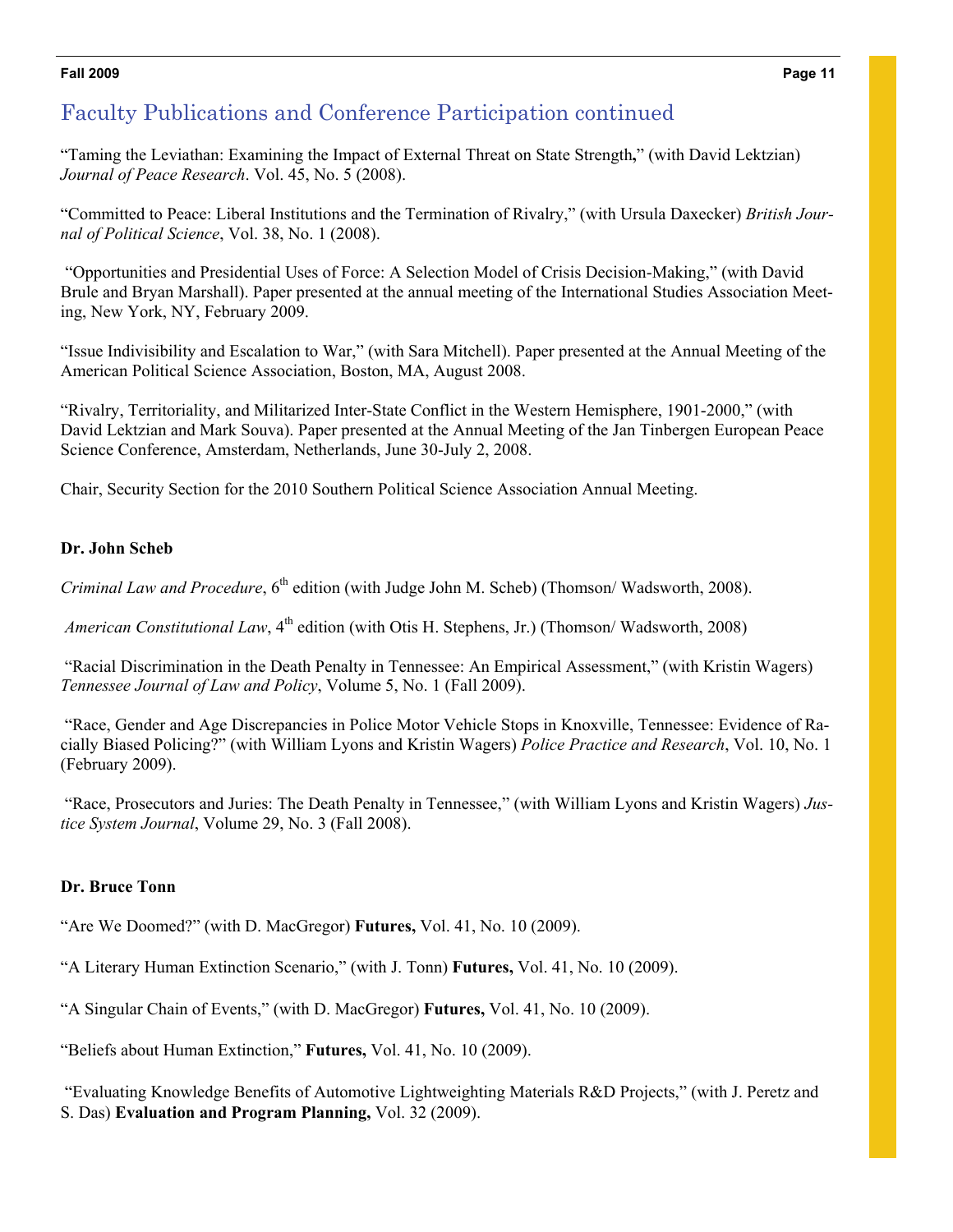# Faculty Publications and Conference Participation continued

"Valuing Diversity and Spatial Patterns of Open Space Plots in Urban Neighborhoods," (with N. Poudyal, D. Hodges and D. Cho) **Forest Policy and Economics**, Vol. 11 (2009).

"Obligations to Future Generations and Acceptable Risks of Human Extinction," **Futures**, Vol. 41, No. 7 (2009).

"Power from Perspective: Potential Future United States Energy Portfolios," (with K.C. Healy, A. Gibson, A. Ashish, P. Cody, S. Lula, J. Mazur and A.J. Ritter) **Energy Policy**, Vol. 37 (2009).

"Individual Approaches to Futures Thinking and Decision Making," (with D. MacGregor) **Futures**, Vol. 41 (2009).

"Technology for Sustainability," (with P. Carpenter) in Sven Erik Jorgensen & Brian D. Fath eds., **Encyclope**dia of Ecology, 1<sup>st</sup> Edition (Oxford: Elsevier B.V., 2008).

"Futures: The Next Big Things," **Futures**, Vol. 40 (2008).

"Application of Economic Evaluation Techniques to Automotive Lightweighting Materials Research and Development Projects," (with S. Das and J. Peretz) **Research Evaluation**, Vol. 17, No. 2 (2008).

"A Methodology for Quantifying and Aggregating the Impacts of Environmental Scanning Leads," **Technological Forecasting and Social Change**, Vol. 75 (2008).

 "Viewing Economics Through the Prism of Sustainable Development and Self-Sufficiency," **World Future 2008: Seeing the Future Through New Eyes** (Bethesda, MD: World Future Society, 2008).

Book Review. "Engaging the Future: Forecasts, Scenarios, Plans, and Projects," By Lewis Hopkins and Marisa Zapata in **Journal of the American Planning Association**, Vol. 74, No. 1 (2008).

"The Next Big Thing in Environmental Protection," (with L. Dawson, C. Haddad, D. Gray, J. Joice and C. Oelgoetz). ISSE Working Paper 2008-01, Institute for a Secure and Sustainable Environment, University of Tennessee, Knoxville, October, 2008.

"Barriers to Reducing Energy Consumption at Home and on the Road," (with J. Peretz). ISSE Working Paper 2008-02, Institute for a Secure and Sustainable Environment, University of Tennessee, Knoxville, November, 2008.

"An Equity-First, Risk-Based Framework for Managing Global Climate Change." Paper presented at Conference on Renewable Energy and Green Economy, Shanghai University, Shanghai, China. October 19-20, 2008.

"Future U.S. Energy Portfolios: Gain Power From New Perspectives," (with KC Healy). Paper presented at Deloitte Touche d-Brief Webinar, October 15, 2008.

"Power From Perspective: Potential Future United States Energy Portfolios," (with KC Healy). Paper presented at Howard Baker Center for Public Policy, University of Tennessee, Knoxville, September 12, 2008.

"The Oil Shock Challenge." Paper presented at Tennessee Advisory Committee on Intergovernmental Relations, June 12, 2008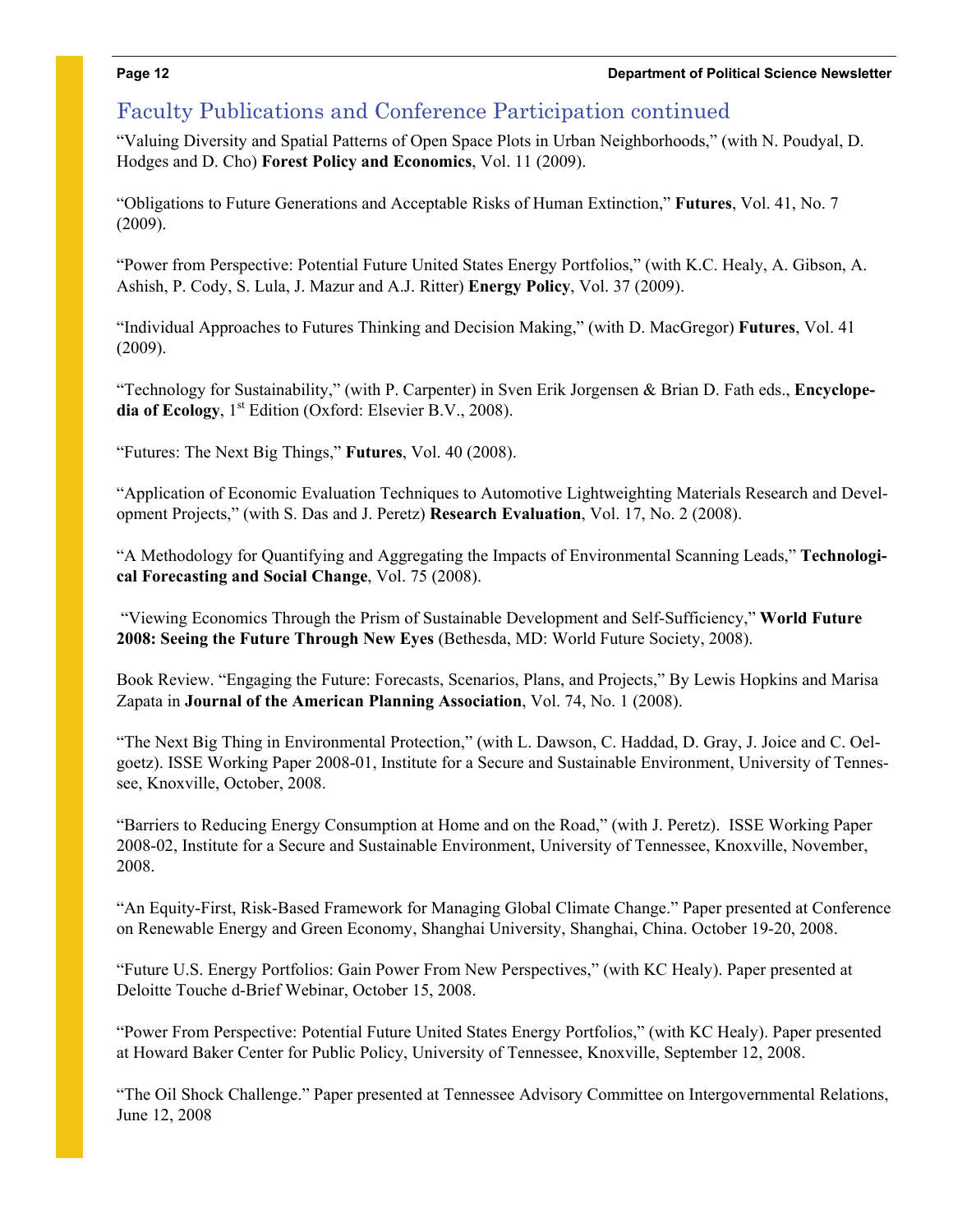# Faculty Publications and Conference Participation continued

"Intervention in Countries with Unsustainable Energy Policies: Is It Ever Justifiable?" (with B. Blalock). Paper presented at Energy & Responsibility: A Conference on Ethics and the Environment, Knoxville, Tennessee, April 10-12, 2008.

"Valuing Diversity and Spatial Configuration of Open Space Plots in Urban Neighborhoods," (with N. Poudyal and D. Hodges). Paper presented at Southern Forest Economics Workshop, March 9-11, 2008.

# **Dr. Yang Zhong**

**"**What do America's China Scholars Think about China and U.S.-China Relations," (with Che-huan Shen), *PS: Political Science and Politics*, Vol. 41, No. 2 (2008).

"Dissecting Chinese Governmental Authorities," in Yongnian Zheng and Joseph Fewsmith, eds., *Chinese Open Society: The Non-state Sector and Governance* (United Kingdom: Routeledge Press, 2008).

"Energy Politics among Major Powers of China, Russia and the United States," in Wang Qi, ed., *Sino-Russian Energy Cooperation: History, Present and Prospect* (Beijing, China: Tsinghua University Press, 2008).

"The Logic of Comparative Politics and the Development of Political Science in China." Paper presented at the Roundtable on the Development of Political Science in China, Institute for Advanced Study of Social Sciences, Fudan University, Shanghai, China, March 29, 2009.

"Democratic Values among Chinese Peasantry: An Empirical Study." Paper presented at the International Symposium on Grassroots Democracy in China, Shanghai Normal University, Shanghai, China, March 27-28, 2009.

"Prospects of Democratization and Political Reforms in China." Paper presented at the International Symposium on China's 30 Years' Reform, Shanghai Jiaotong University, Shanghai, China, October 23-25, 2008.

"Economic Factors in Cross-Strait Relations between mainland China and Taiwan." Paper presented at the International Symposium on Mainland China-Taiwan Relations, Peking University, Beijing, China, September 20-24,

# **Graduate Student Publications and Conference Papers**

# **Amy Atchison**

"Women Cabinet Ministers and Female-Friendly Social Policy," (with Ian Down). *Poverty & Public Policy*, Vol. 1: No. 2 (2009).

"Cabinet Representation and Maternity Leave Entitlement," (with Ian Down). Paper presented at the Annual Meeting of the Southern Political Science Association, New Orleans, Louisiana, January 2009.

"The Effect of Institutional Constraints on Substantive Representation." Paper presented at the Annual Meeting of the Midwest Political Science Association, Chicago Illinois, April 2009

Discussant, *Women's Participation and Representation in a Comparative Context*, at the Annual Meeting of the Southern Political Science Association, New Orleans, Louisiana, January 2009.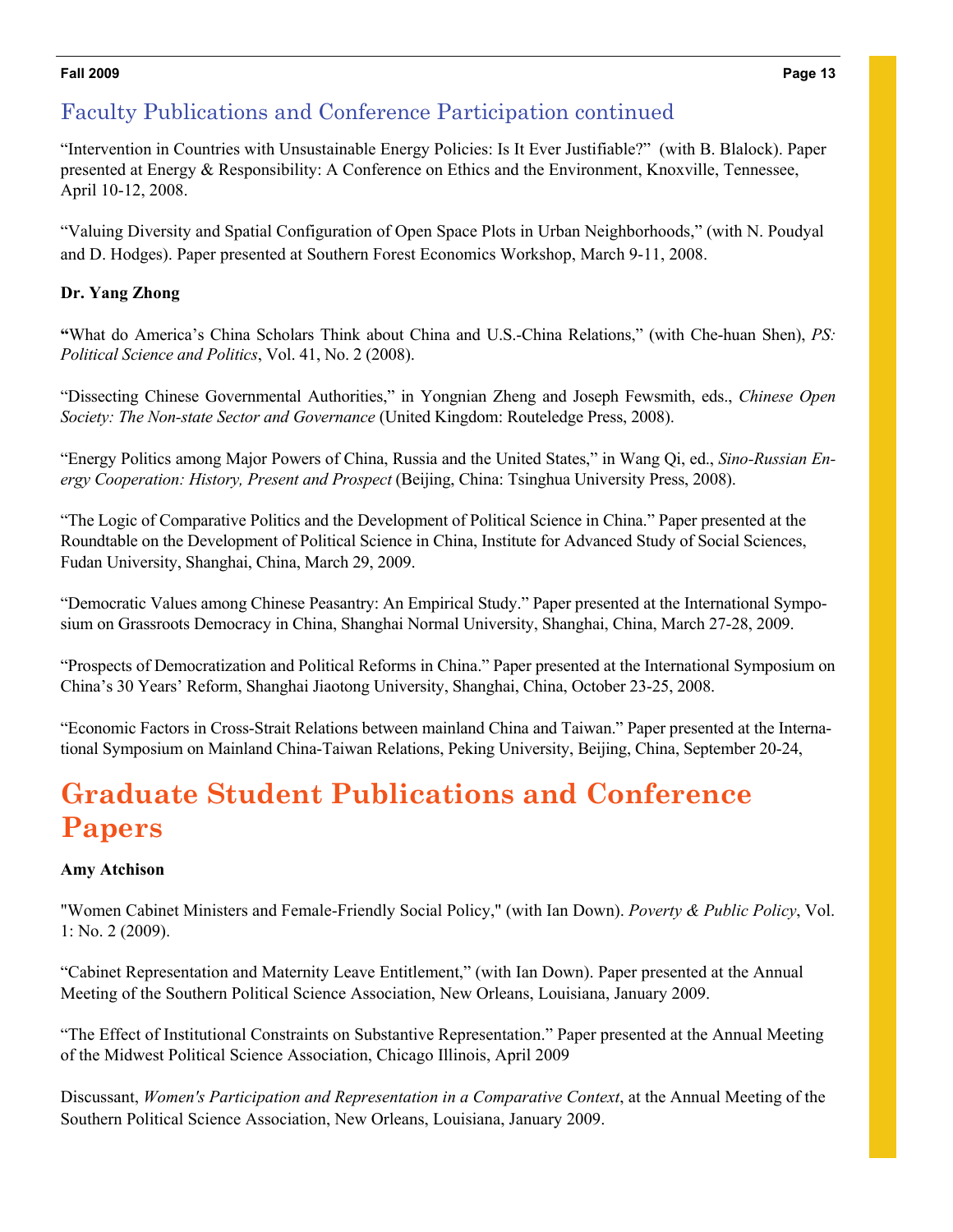# **Alumni News**

### **Chuck Abernathy**

Chuck received his Ph.D. degree in May 2009. He continues as County Manager of McDowell County, NC, and teaches a class at Appalachian State University.

## **John Altman**

John took his first tenure track teaching job ABD at High Point University from 1994 to 1999. He finished his degree in 1997. He took a one year visiting position at UNC-Charlotte from 1999 to 2000. In 2000 he started at York College of Pennsylvania and has been there ever since. He was granted tenure and a promotion to associate professor a few years ago.

### **Gary Anderson**

Gary teaches political theory and US political thought at Zeppelin University, Friedrichshafen, Germany. He is also the head of the university's international programs. He coordinates all of the university's overseas activities, from normal exchanges of students and faculty to coordinating research initiatives. This keeps him on the road a lot—or he should rather say, in airports!

# **Sharon Wright Austin**

Sharon is currently an associate professor and undergraduate coordinator of political science at the University of Florida. From 1992-1995, Sharon served as an assistant professor of Pan African Studies at the University of Louisville. From 1995-2002, she served as assistant and associate professor of political science and black studies at the University of Missouri-Columbia. She earned tenure at Missouri in 2000 and spent her last two years on leave- one at the University of Michigan, Ann Arbor and one at Florida. She has written 2 books and a number of articles and chapters. At the University of Florida, she teaches courses in minority politics, American government, urban politics, and public policy.

### **Hunter Bacot**

Hunter is currently the director of the Elon University Poll and Associate Professor in the Department of Political Science. He teaches and oversees about six public opinion polls per academic year. In addition, as this job is highly visible, particularly among politicians and business leaders in the state, Hunter often

gives speeches and talks to groups and, as a result, get to meet all these leaders and politicians. Last year, mainly because of the election, he gave about 24 invited talks to groups that ranged from the typical local level groups (e.g., Rotary Clubs, etc.) to statewide organizations at their annual meetings (NC Lobbyists group, Associated Press awards dinner, Capital Reporters national conference, etc.). Before arriving at Elon University in 2005, Hunter was a tenured associate professor at UNC-Charlotte and worked there from 1997 to 2005.

# **Kelly Baker**

Kelly has been practicing law for the past ten years at Sutherland Asbill & Brennan in Atlanta. Her practice areas are Antitrust, Franchise and Land Use litigation. She frequently uses the econometrics, administrative law, and state and local government education she received at UTK in her practice. She said that she is "nostalgic about my time at UTK, and especially appreciates the great mentoring from Dr. Houston as the most important of my academic career."

# **DeWitt L. Beeler**

Since graduation, he has worked exclusively in the nuclear industry. He has worked in commercial nuclear (TVA, Westinghouse, BNFL and the Institute of Nuclear Power Operations); in private consulting (Performance Development Corporation in Oak Ridge); and in the Department of Energy's nuclear weapons complex in environmental and cold-war legacy cleanup (Kaiser-Hill Company, CH2MHill Savannah River Company, and Savannah River Nuclear Solutions). Currently, he is the Deputy VP for Area Completion and Solid Waste Management.

# **William Eric Davis**

After earning his Ph.D., Eric joined the faculty of the University of California, Riverside. He remained there for five years (1997-2002) where he taught graduate and undergraduate courses. In 2002, he joined the faculty at the College of Southern Nevada (CSN) in Las Vegas. Eric was awarded tenure in 2006 and published a book that same year (*Peace and Prosperity in an Age of Incivility*). Eric was on sabbatical in the fall of 2008 to complete the draft of a new book on terrorism. He teaches courses on terrorism and political violence as well as American government courses (most notably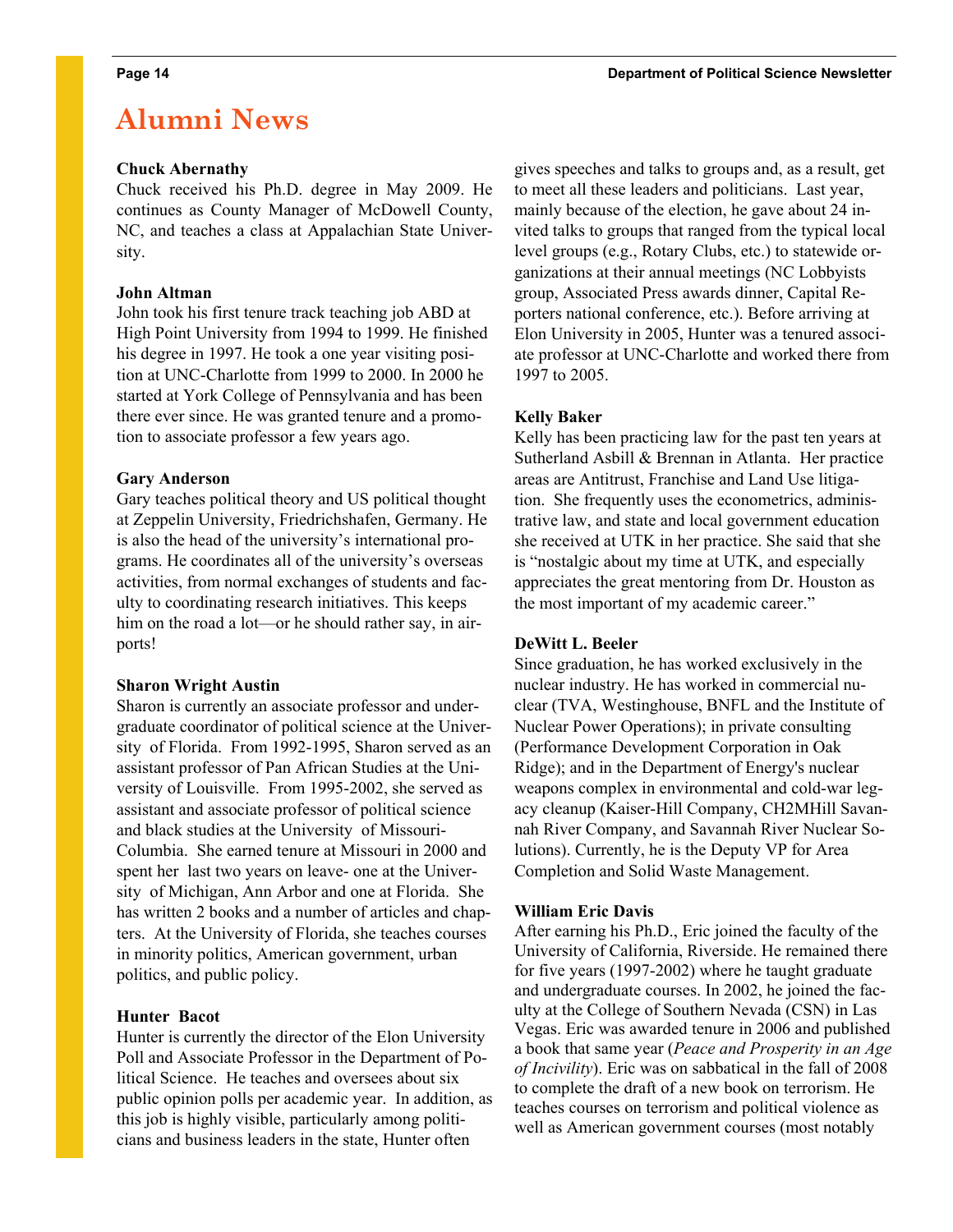# **Alumni News continued**

the intro course and a course on public opinion, methods and others). Eric also does consulting work on occasion. The most recent project was an effectiveness study on block scheduling conducted for the Clark County School District (Las Vegas), which turned out to be a two year (and possibly a three year) project. Eric was hired in 2008 by his own college to conduct the first tuition elasticity study ever to focus on a public college or university in Nevada.

## **Kimberly Douglass**

Kimberly was awarded her doctorate on May 7, 2009. She commenced a post-doc in information science at UT in August.

## **Andy Dunsmore**

Andy is in Baltimore working for Johns Hopkins University (he has been since September 1, 2006). His title is Associate Dean for Development for the School of Medicine at the University of Maryland. He enjoys his work. He travels a great deal for work and enjoys the travel as well. Previously he was at Johns Hopkins since September, 2006. He is currently working on getting his dissertation published.

### **Jane Elza**

Jane is retired from Valdosta State University, Valdosta, Georgia, where she worked for 30 years. She has traveled a lot since retirement. She has traveled to Italy, Germany, France, England, Czech Republic, Austria, Moldova, Greece, Canada and Mexico. She plans to keep traveling until the money or the body runs out.

# **Karen Holt**

Karen, an alumnus of Political Science Department, passed away on October 27, 2009. She was assistant vice president of the Institute for Public Service at the University of Tennessee. A native of Paducah, KY, Dr. Holt spent the majority of her career fulfilling her passion for public service, civil rights and education. Before coming to the Institute for Public Service in 2008, Dr. Holt had previously served as an associate general counsel at UT (1985-1995), led the University of Virginia's Office of Equal Opportunity Programs (1997- 2003), was an attorney with the Civil and Civil Rights Divisions of the U.S. Department of Justice in Washington, DC (1983-1985), served as executive director of Project Pericles in New York (2003-2005) and was director of the Fanning Institute at the University of

Georgia (2006-2008). Dr. Holt was also a lecturer in our department.

### **Angela Lewis**

Angela was recently granted tenure at the University of Alabama.

## **Tony Massey**

Tony, an alumnus of UT's MPA program, has been City Manager of Frankfort, Kentucky's since 2004. As city manager of Kentucky's state capital, Mr. Massey is responsible for a \$40 million annual operating budget and 318 full-time employees. Prior to coming to Frankfort, Mr. Massey was the city manager of Bristol, Tennessee for approximately eight years. His twenty-five years of public service also includes serving as Assistant City Manager/City Recorder for Kingsport, Tennessee and city manager of Savannah, Tennessee. He and his wife, Connie, have two daughters.

## **Dan Masters**

Dan is currently at the University of North Carolina Wilmington as a tenure earning Assistant Professor in the Department of Public and International Affairs. He teaches International Relations, focusing on International Security, and some area studies courses including European Politics and Russian/Post-Soviet Politics. Prior to UNCW he was at Marshall University and East Carolina University. He continues to stay in touch with Professor Anthony Nownes. He works with another UT Alum, Earl Sheridan, who is both a full professor in the department and a city council member in Wilmington. He has also maintained contact with Rob Alexander, now at Ohio Northern University, and they have recently coauthored an article in *Contemporary Security Policy*. He also serves on the executive council for the North Carolina Political Science Association serving with another UT Alum, Claudia Bryant.

# **Larry Mays**

In the Fall of 1979 Larry took a position in the Political Science/Criminal Justice Department at Appalachian State University. In the summer of 1981 Larry moved to New Mexico State University and served as department head until 1990, when he stepped down to spend more time writing, teaching, and with his growing children. In 1997 he was chosen to be Pro-